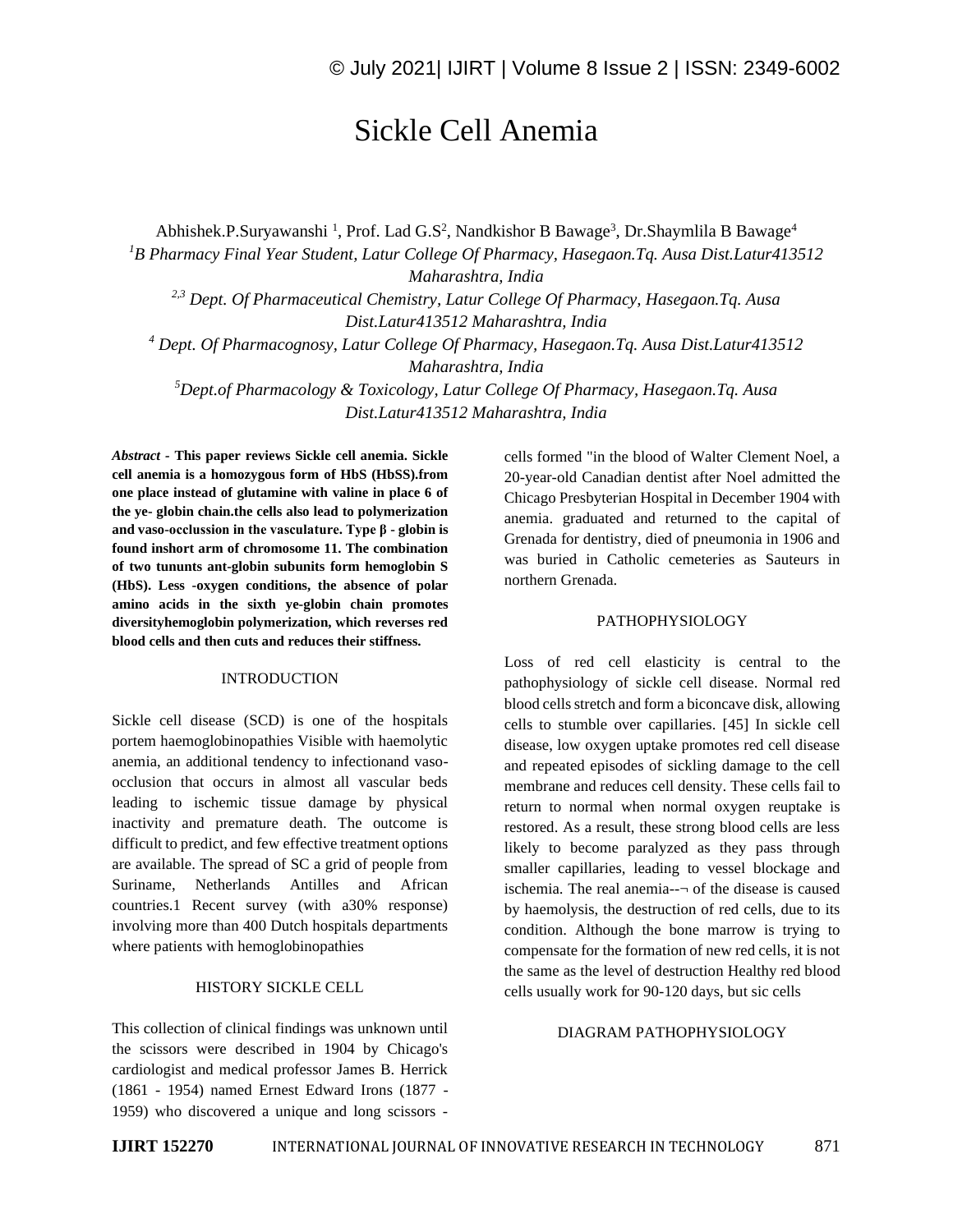# © July 2021| IJIRT | Volume 8 Issue 2 | ISSN: 2349-6002



# TYPES OF SICKLE CELL DISEASE

There are several types of sickle cell disease:

Sickle Cell Anemia (SS): When a child inherits one beta globin (sickle cell gene) gene from each parent, the child has Sickle Cell Anemia (SS). People with high rates of sickle cell anemia are those from Africa and India.

Sickle Hemoglobin- C Disease (SC): People with Sickle Hemoglobin-C Disease (SC) have more and more different genes into their beta genes that produce both hemoglobin C and hemoglobin S. Sickle Hemoglobin-C disease can

Sickle Beta-Plus Thalassemia: People with Sickle Beta Thalassemia (SB) also contain genetically modified beta globin. The severity of the disease varies according to the amount of normal beta globin produced.

Sickle Hemoglobin-D Disease: By research, hemoglobin D, which replaces the gene beta globin, has been found to interact with the hemoglobin type of scissors.

Sickle Hemoglobin-O Disease: Hemoglobin O, another substitute for beta globin, also interacts with hemoglobin. People with Sickle Hemoglobin- O disease (SO) may have symptoms of sickle cell anemia.

#### VASOOCCLUSION

Vasoocclusion (VOC) is thought to be the causative agent of painful complications, severe splenic shock, and shrinkage(painful construction and prolonged penile erection). Painful problems,disrupting the SCD symptom, is defined as severe painlasts 2 hours or more caused by SCD. The most affected sites include arms, legs, back,

stomach, chest and head. Pain problems do not include otherscauses / types of pain in SCD such as dactylitis, asthma syndrome, upper right quadrant syndrome, osteomyelitis,and appendicitis. It is a common cause of hospital-sation and generalized pain (defined as 2 or more episodes of pain three-year) is associated with a lower standard of living and an increased risk of death

# DIAGRAM VASOOCCLUSION



# MANAGEMENT OF SICKLE CELL DISEASE

As a chronic disease, the natural history of SCD is a disease replaced by expiration dates included by critical events, known as complications, which leads to patients seeking health care as well frequent hospitalizations. (ACS), acute splenic sequestration (ASS), based on indistinct symptoms including pain, fever, anemia, increased jaundice, and leg cramps ulcers. Other conditions include pregnancy, dehydration, and very cold weather. During the rising life span of people with SCD, there has been increased awareness on the importance of improvement and quality of life such as preventing damage to large organs. SCD is associated with increasing death. Causes of deaths in the USA, UK, and Jamaica include diseases, ACS, ASS and aplastic problems manage critical events, and reduce the last organ damage.

### **CONCLUSION**